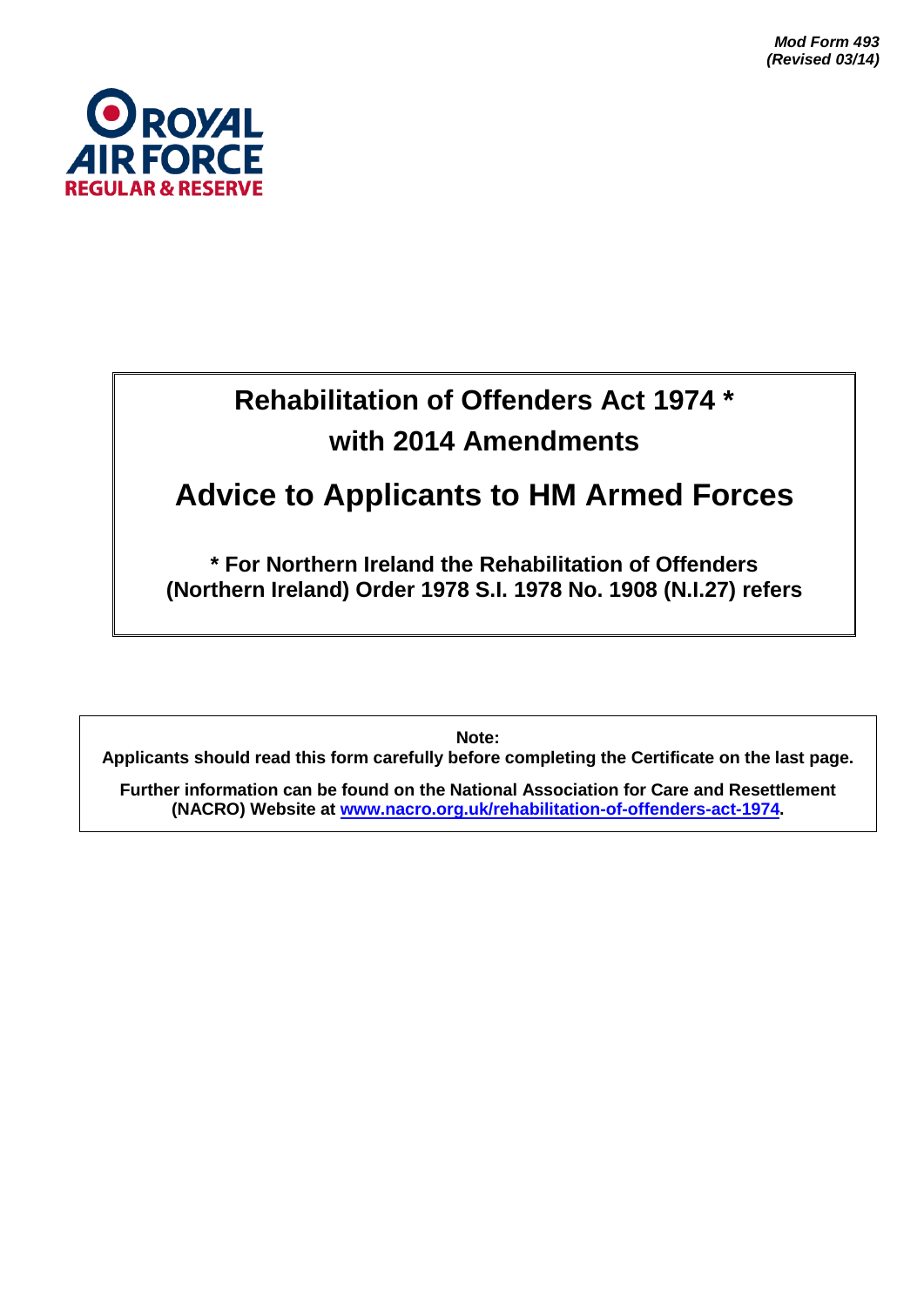## **Rehabilitation of Offenders Act 1974 \* (see note 1) - Advice to Applicants to HM Armed Forces**

#### **Notes:**

- 1. Includes 2001,2008, 2012 and 2014 amendments.
- 2. For Northern Ireland the Rehabilitation of Offenders (Northern Ireland) Order 1978 S.I. 1978 No. 1908 (N.I.27) refers.
- 3. Paragraph 6 [R of O(Ex) Order 1975 No. 1023] For Northern Ireland the Rehabilitation of Offenders (Northern Ireland) Order (Exceptions) Order 1979 (Statutory Rule 195) refers.

**1.** You are required to give any details of any civil convictions you may have which are considered 'unspent' under the Rehabilitation of Offenders Act 1974\* before your application to join one of HM Forces can be considered. It is your responsibility to distinguish between 'spent' and 'unspent' convictions and the following advice will concern you if you have ever been convicted in a civil court of an offence. You should read it carefully before filling in any enrolment form or answering any questions put to you be recruiting staff or the interview board about civil convictions. (For disclosure of service convictions see paragraph 9.)

**2.** The purpose of The Rehabilitation of Offenders Act 1974\*, which applies to both civilians and Service personnel, is to give those who have been convicted of offences a chance to 'live down' their convictions. This means that if a certain period of time has passed since the date on which you were convicted, the conviction becomes 'spent' and you are therefore entitled to ignore the conviction and to fill in the application form and to answer any questions put to you by the recruiting officer or interview board as if the offence, conviction and sentence **had never taken place.** The periods after which the convictions become 'spent' are set out as to type of sentence overleaf. You should note that 'conviction' includes an absolute or conditional discharge, supervision, probation, care, hospital and community service orders and binding over. In the interests of national security, however, both spent and unspent convictions have to be declared to the Security Authorities. These details are to be inserted on a Security Questionnaire but are solely a matter between yourself and the Security Department.

**3.** If you have been in prison, remand home, approved school or any other form of corrective training or youth custody establishment as a result of a conviction which has become 'spent', you are entitled to ignore the fact in describing your past education and employment on the application form and in answering questions put to you by the recruiting staff or the interview board. The recruiting staff may ask you about the gaps as these may be owing to an error by the applicant. You may inform them that you have given all the details which you are required to disclose and that you have nothing to add.

**4.** If you fail to disclose a conviction which is not 'spent', you may become liable to prosecution, either by the Service or civil authorities and may be discharged from the Service. **However, an 'unspent' conviction will not necessarily debar you from entry into the Armed Forces.**

**5.** Should you have any doubt about whether a conviction is 'spent' or not, you should, before filling in the application form or answering questions, make sure of your position by consulting a Citizen's Advice Bureau, or a Community Law Centre or the Clerk to the Court where you were last convicted, or a Solicitor or probation officer or any other competent authority.

**6. If you wish to serve in a dental, legal, medical, nursing, physical training or police trades or branches within the Armed forces, or be employed within a cadet force concerned with training for the Armed Forces, then the advice set out above does not apply to you. Under the Rehabilitation of Offenders (Exceptions) Order 1975 No. 1023, anyone who wishes to serve in these employments must disclose all convictions, 'spent' as well as 'unspent', on the appropriate part of the application form and answer fully in discussion with the recruiting officer or interview board any questions about 'spent' convictions**.

**7.** If entered into the Service you may be required for work on highly classified material. If such a stage occurs in your Service career all past conviction 'spent' and 'unspent' will have to become known to the security authorities in confidence.

**8.** You must declare if you are prohibited from having a firearm or ammunition under section 21 of the Firearms Act 1968

**9.** (Re-entrants and Ex-Servicemen only.) There is a requirement for you to list all unspent convictions for Service offences on Annex B of this form.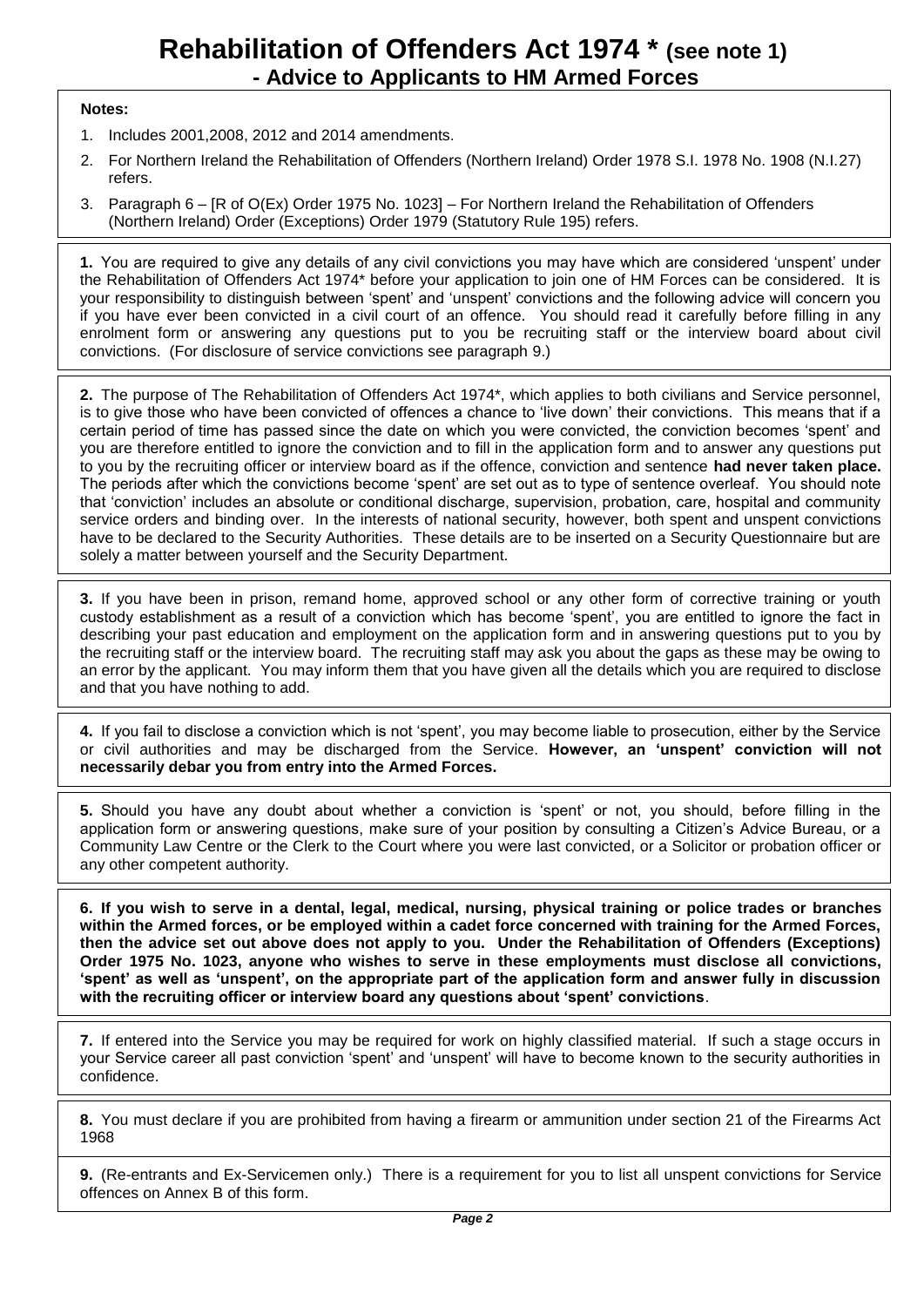#### **Notes for use in conjunction with the Rehabilitation of Offenders Act (Advice to applicants)**

'Imprisonment' includes detention in a young offenders institution in Scotland and Northern Ireland.

 Consecutive terms of imprisonment or of detention under section 53 of the Children and Young Persons Act 1933 or section 206 of the Criminal Procedure (Scotland) Act 1975 and terms which are wholly or partly concurrent (being terms of imprisonment or detention imposed in respect of offences of which a person was convicted in the same proceedings) shall be treated as a single term.

 $\square$  No account shall be taken of any subsequent variation, made by a court in dealing with a person in respect of a suspended sentence of imprisonment, of the term originally imposed.

 A sentence imposed by a civil criminal court outside the United Kingdom shall be treated as a sentence of that one of the descriptions mentioned overleaf which most nearly corresponds to the sentence imposed.

 $\square$  When more than one sentence is imposed in respect of a conviction and none is an excluded sentence the rehabilitation period shall be the longer or longest of the relevant periods applying to those sentences.

Where a person has been conditionally discharged or placed on probation for an offence and after the end of the rehabilitation period is further sentenced for that offence as a result breach of conditional discharge or probation then the initial conviction shall not be regarded as spent until the end of the new rehabilitation period applicable to that further offence.

 Where during the rehabilitation period a person is convicted of another offence and a sentence subject to rehabilitation is imposed, the shorter of the rehabilitation periods shall be extended to end at the same time as the other. This is subject to three exceptions:

1. A conviction resulting solely in a disqualification, disability, prohibition or other penalty (of a like nature) shall not have the effect of extending a rehabilitation period arising from an earlier conviction.

2. Convictions in Northern Ireland of offences which are not triable on indictment, in England and Wales of a summary offence or of a scheduled offence within the meaning of the section 22 of the Magistrates Court Act 1980 tried summarily because the value involved is small, and convictions in Scotland of offences which are not excluded from the jurisdiction of inferior courts of summary jurisdiction by virtue of section 4 of the Summary Jurisdiction (Scotland) Act 1954 shall not have the effect of extending a rehabilitation period arising from an earlier conviction.

3. Convictions by courts outside the United Kingdom of offences which would not have been offences if committed in the United Kingdom shall not have the effect of extending a rehabilitation period arising from an earlier conviction.

 **Convictions where certain sentences are imposed are excluded from rehabilitation. Thus convictions will never be spent if the sentence imposed is :**

- **1. Life Imprisonment**
- **2. Imprisonment, Youth custody Detention or Corrective Training for more than 48 months**
- **3. Preventive Detention**
- **4. Custody for Life**
- **5. Certain long sentences imposed on children and young offenders.**

*Page 3*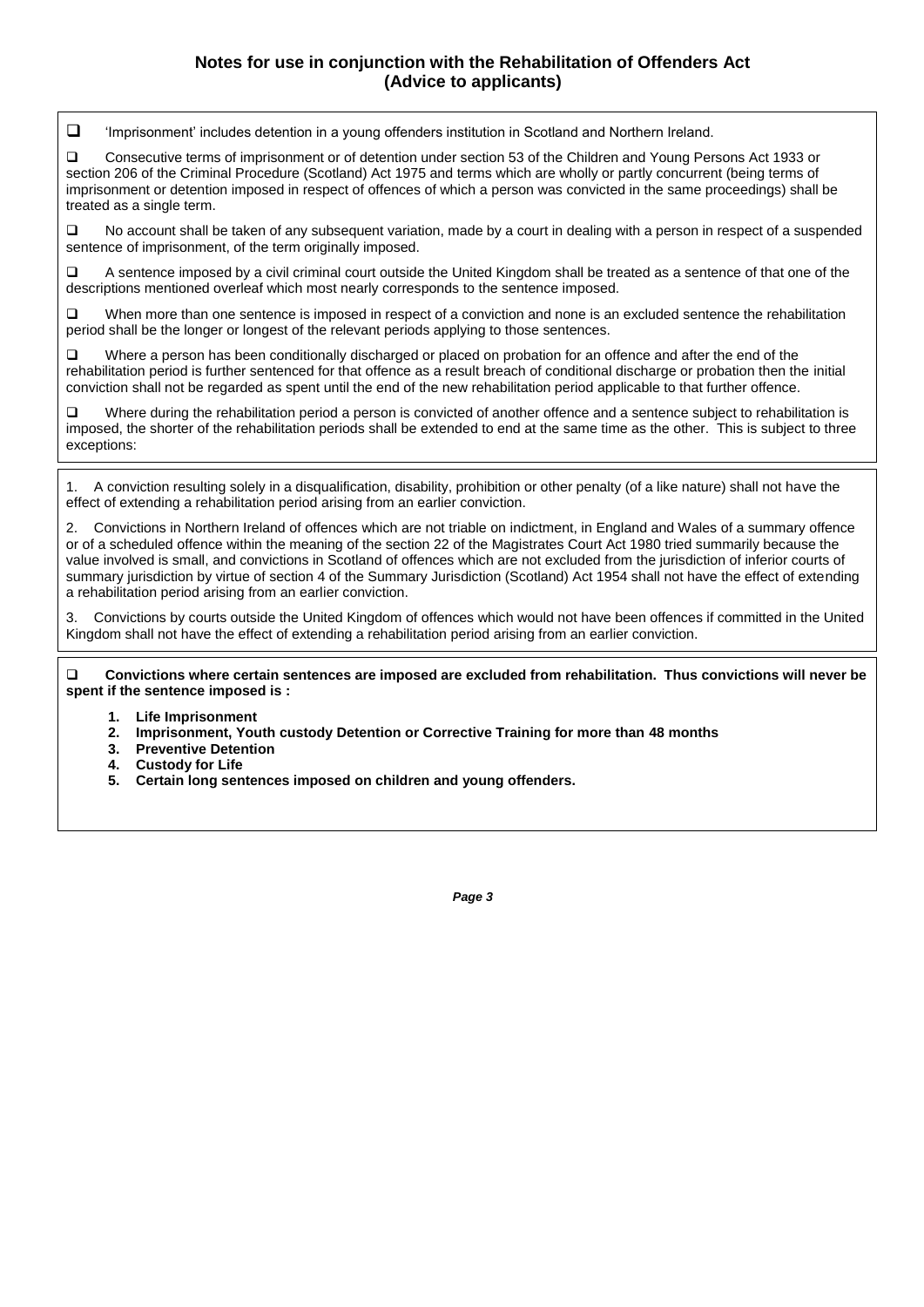**MOD Form 493** Annex A (Revised 03/14)

### **Rehabilitation Periods**

|                                                                                                                                                                                                                                                                                             | REIIADIIIIAUUII FEIIUUS                                                                                                                                                    |
|---------------------------------------------------------------------------------------------------------------------------------------------------------------------------------------------------------------------------------------------------------------------------------------------|----------------------------------------------------------------------------------------------------------------------------------------------------------------------------|
| Sentence<br>(including suspended sentences)                                                                                                                                                                                                                                                 | Rehabilitation ("Spent") Periods<br>(reckoned from the date of sentence completed)                                                                                         |
| Imprisonment, detention in a young offenders institution or Youth<br>Custody for over 30 months but not over 48 months; corrective<br>training for the same period:                                                                                                                         | If under 18 at time of conviction<br>$3\frac{1}{2}$ years<br>7 years                                                                                                       |
| Imprisonment, Borstal Training (Abolished 1983), detention in a young<br>offenders institution of Youth Custody of more than 6 months but not<br>exceeding 30 months:                                                                                                                       | 2 Years<br>4 years                                                                                                                                                         |
| Imprisonment or detention for a period not exceeding 6 months:                                                                                                                                                                                                                              | 2 years<br>$1\frac{1}{2}$ years                                                                                                                                            |
| Fine (including fines upon children or young persons but ordered to<br>be paid by their parents):                                                                                                                                                                                           | 1 year from date of conviction, subject to reduction<br>by half for persons under the age of 18.                                                                           |
| Hospital Order:                                                                                                                                                                                                                                                                             | Until end of order                                                                                                                                                         |
| Formal/Simple Caution, warnings given by constable or Procurator<br>Fiscal (Scotland), fixed penalties notices under section 129 of the<br>Antisocial Behavior (Scotland) Act 2004.                                                                                                         | <b>Spent immediately</b>                                                                                                                                                   |
| Order for custody in a remand home, approved school order or<br>attendance centre order:                                                                                                                                                                                                    | 1 year after the order expires                                                                                                                                             |
| <b>Compensation Orders:</b>                                                                                                                                                                                                                                                                 | The date the payment is made in full                                                                                                                                       |
| Conditional Caution:                                                                                                                                                                                                                                                                        | 3 months; or earlier, when the caution ceases to<br>have effect.                                                                                                           |
| <b>Reparation Order:</b>                                                                                                                                                                                                                                                                    | <b>Spent immediately</b>                                                                                                                                                   |
| Conditional discharge; bound over to keep the peace, Street Offences<br>Act Order, A Referral Order under section 16 Sentencing Act 2000:                                                                                                                                                   | The last day the order has effect, if no date given<br>then 2 years from date of conviction.                                                                               |
| Disqualification; disability; prohibition etc or a relevant order or penalty<br>not listed elsewhere:                                                                                                                                                                                       | Until expiry of disqualification etc.                                                                                                                                      |
| Supervision Requirement or Order or Supervision Order or Care Order<br>or Fit Person Order because a child has committed a criminal offence.<br>Youth Rehabilitation order or Residential Training of a child by a court<br>order under section 413 Criminal Procedure (Scotland) Act 1975: | 1 year or until expiry of order, whichever is longer                                                                                                                       |
| Absolute discharge; Admonishment (Scotland only), discharge by<br>Children's Hearing in Scotland following acceptance or judicial<br>establishment of the commission of a criminal offence by the child:                                                                                    | 6 Months from date of order/discharge                                                                                                                                      |
| Curfew Orders, Community Sentence, Combination Orders, Youth<br>Conference Order and Community Responsibility Order (Northern<br>Ireland Only) Overseas Community Order and any other sentence not<br>appearing in this list and subject to rehabilitation:                                 | 1 year from date order ceased to be in force if no<br>date given then 2 years from date of conviction,<br>subject to reduction by half for persons under the<br>age of 18. |
| <b>Certificate</b>                                                                                                                                                                                                                                                                          |                                                                                                                                                                            |
| $\Box$<br>I certify that I have read and understood the advice on page 2. 'Unspent' convictions are listed below.<br>If none, tick box                                                                                                                                                      |                                                                                                                                                                            |
| (Applicants applying under paragraph 6 on page 2 are to list 'spent' convictions also. If none tick box)<br>⊔                                                                                                                                                                               |                                                                                                                                                                            |
| URN:                                                                                                                                                                                                                                                                                        |                                                                                                                                                                            |
| Name:                                                                                                                                                                                                                                                                                       |                                                                                                                                                                            |
|                                                                                                                                                                                                                                                                                             | Signature<br>Date                                                                                                                                                          |
| Page 4                                                                                                                                                                                                                                                                                      |                                                                                                                                                                            |